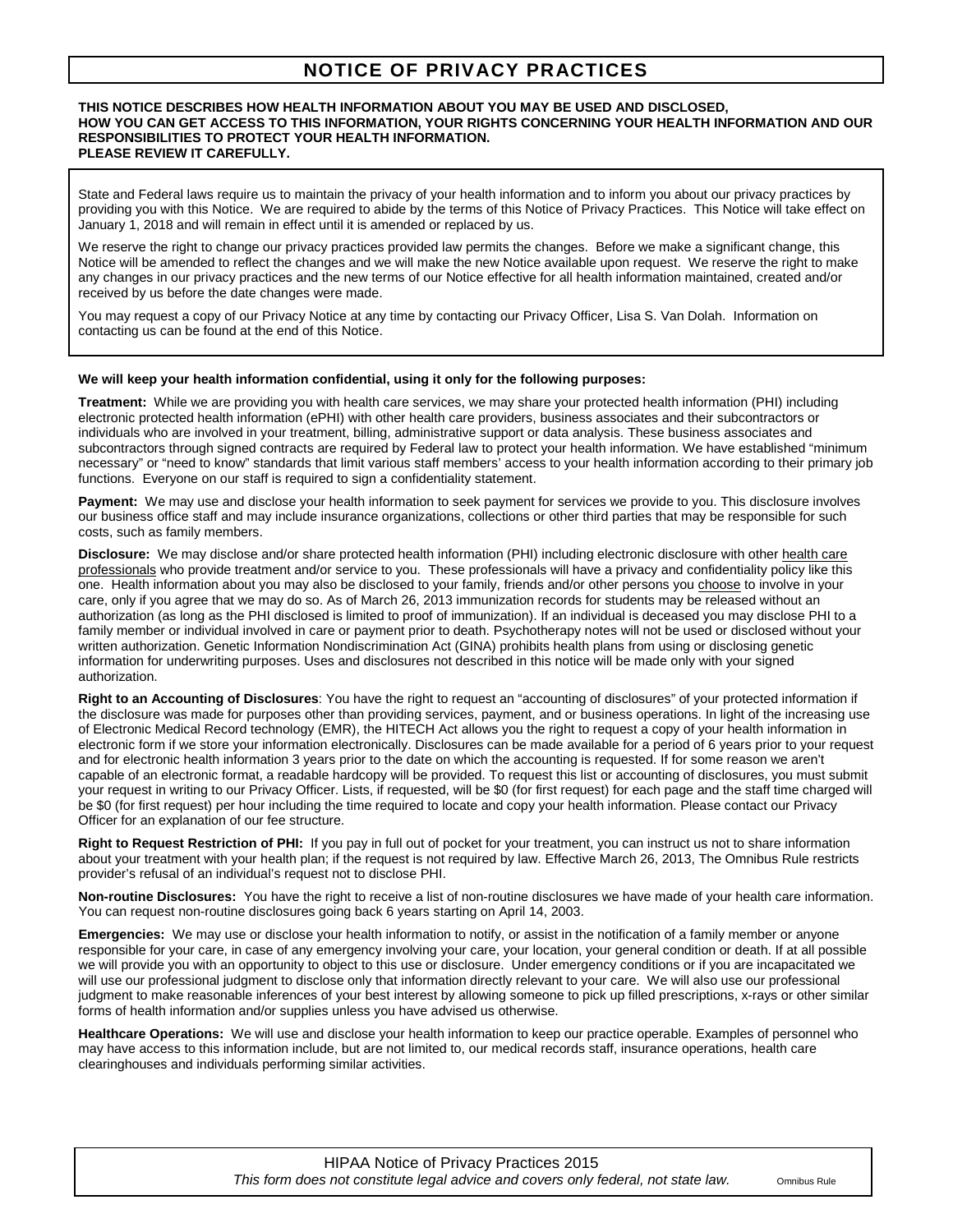**Required by Law**: We may use or disclose your health information when we are required to do so by law. (Court or administrative orders, subpoena, discovery request or other lawful process.)

We will use and disclose your information when requested by national security, intelligence and other State and Federal officials and/or if you are an inmate or otherwise under the custody of law enforcement.

**National Security:** The health information of Armed Forces personnel may be disclosed to military authorities under certain circumstances. If the information is required for lawful intelligence, counterintelligence or other national security activities, we may disclose it to authorized federal officials.

**Abuse or Neglect:** We may disclose your health information to appropriate authorities if we reasonably believe that you are a possible victim of abuse, neglect, or domestic violence or the possible victim of other crimes. This information will be disclosed only to the extent necessary to prevent a serious threat to your health or safety or that of others.

**Public Health Responsibilities:** We will disclose your health care information to report problems with products, reactions to medications, product recalls, disease/infection exposure and to prevent and control disease, injury and/or disability.

**Marketing Health-Related Services:** We will not use your health information for marketing purposes unless we have your written authorization to do so. Effective March 26, 2013, we are required to obtain an authorization for marketing purposes if communication about a product or service is provided and we receive financial remuneration (getting paid in exchange for making the communication). No authorization is required if communication is made face-to-face or for promotional gifts.

**Fundraising:** We may use certain information (name, address, telephone number or e-mail information, age, date of birth, gender, health insurance status, dates of service, department of service information, treating physician information or outcome information) to contact you for the purpose of raising money and you will have the right to opt out of receiving such communications with each solicitation. Effective March 26, 2013, PHI that requires a written patient authorization prior to fundraising communication include: diagnosis, nature of services and treatment. If you have elected to opt out we are prohibited from making fundraising communication under the HIPAA Privacy Rule.

Sale of PHI: We are prohibited to disclose PHI without an authorization if it constitutes remuneration (getting paid in exchange for the PHI). **"**Sale of PHI" does not include disclosures for public health, certain research purposes, treatment and payment, and for any other purpose permitted by the Privacy Rule, where the only remuneration received is "a reasonable cost-based fee" to cover the cost to prepare and transmit the PHI for such purpose or a fee otherwise expressly permitted by law. Corporate transactions (i.e., sale, transfer, merger, consolidation) are also excluded from the definition of "sale."

**Appointment Reminders:** We may use your health records to remind you of recommended services, treatment or scheduled appointments.

**Access:** Upon written request, you have the right to inspect and get copies of your health information (and that of an individual for whom you are a legal guardian.) We will provide access to health information in a form / format requested by you. There will be some limited exceptions. If you wish to examine your health information, you will need to complete and submit an appropriate request form. Contact our Privacy Officer for a copy of the request form. You may also request access by sending us a letter to the address at the end of this Notice. Once approved, an appointment can be made to review your records. Copies, if requested, will be \$0 (for first request) for each page and the staff time charged will be \$0 (for first request) per hour including the time required to copy your health information. If you want the copies mailed to you, postage will also be charged. Access to your health information in electronic form if (readily producible) may be obtained with your request. If for some reason we aren't capable of an electronic format, a readable hardcopy will be provided. If you prefer a summary or an explanation of your health information, we will provide it for a fee. Please contact our Privacy Officer for an explanation of our fee structure.

**Amendment:** You have the right to amend your healthcare information, if you feel it is inaccurate or incomplete. Your request must be in writing and must include an explanation of why the information should be amended. Under certain circumstances, your request may be denied.

**Breach Notification Requirements:** It is presumed that any acquisition, access, use or disclosure of PHI not permitted under HIPAA regulations is a breach. We are required to complete a risk assessment, and if necessary, inform HHS and take any other steps required by law. You will be notified of the situation and any steps you should take to protect yourself against harm due to the breach.

### **QUESTIONS AND COMPLAINTS**

You have the right to file a complaint with us if you feel we have not complied with our Privacy Policies. Your complaint should be directed to our Privacy Officer. If you feel we may have violated your privacy rights, or if you disagree with a decision we made regarding your access to your health information, you can complain to us in writing. Request a Complaint Form from our Privacy Officer. We support your right to the privacy of your information and will not retaliate in any way if you choose to file a complaint with us or with the U.S. Department of Health and Human Services. **HOW TO CONTACT US:**

Practice Name: San Diego Fertility Center / Del Mar Surgery Center Privacy Officer: Lisa S. Van Dolah

Telephone: (858)794-6363 Fax: (858) 794-6360

Email: info@sdfertility.com

Address: 11425 El Camino Real San Diego, CA 92130